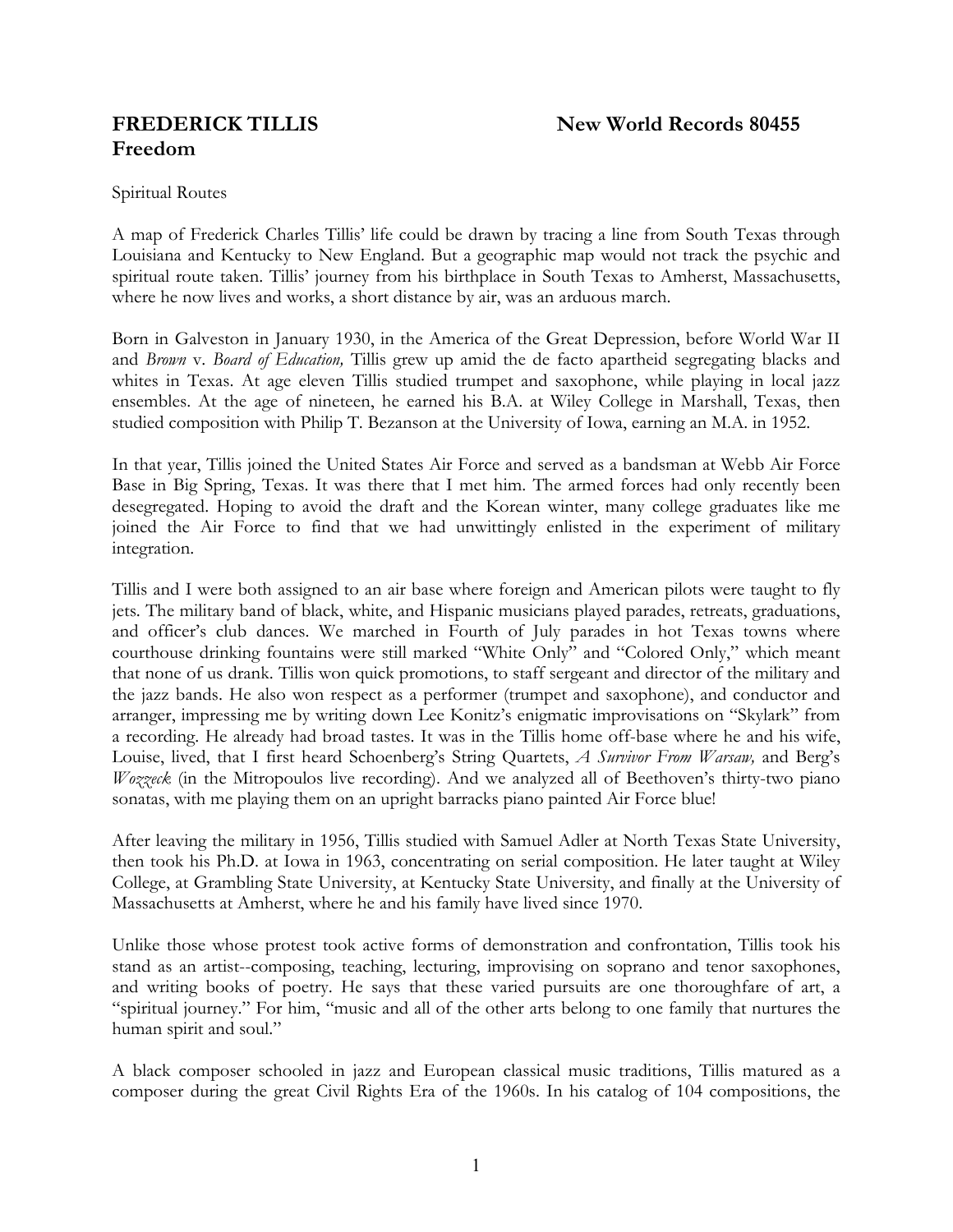earliest work is a 1950 Passacaglia for Brass Quintet inspired by Bach's organ Passacaglia in C minor. In 1968, he deliberately adopted a compositional style rooted in the thematic and harmonic materials of the spiritual. Spirituals claim a significant place in American music, from the pre-Civil War period in Afro-American churches in the deep South through their popularization and spread in the late 1870s by such groups as the Fisk Jubilee Singers in Tennessee and the Hampton Singers of Virginia, and the arranging and publication of them later by such composers as Frederick J. Work, John W. Work, R. Nathaniel Dett, T. P. Fenner, and Clarence Cameron White. Major black artists such as tenor Roland Hayes and bass-baritone Paul Robeson included spirituals in their concert programs. And composers such as William Grant Still and James Weldon Johnson used spirituals in their writing, as did others. The spiritual as spontaneous folk music was thus transformed from its origins in church singing to sophisticated styles of art music. The spiritual has declined in popularity among African-Americans during the twentieth century, however, giving way to gospel and other forms, yet its content has not been lost, due to extensive collecting, recording, and scholarly study.

An interest in the spiritual as a rich trove of musical materials for composition led Tillis to embark on a long series of works based on the form. In 1978 he wrote *Spiritual Cycle* for soprano and orchestra and in that same year, on commission from Columbia Records, composed "Three Symphonic Spirituals" for orchestra. In 1980 he began a systematic examination of the genre and by 1990 had produced 14 "Spiritual Fantasies" for various combinations of instruments. Other Tillis works delve into African elements, for example, the Niger Symphony (1975) and *Secrets of the African Baobab,* a ballet (1976). Some works stem from Latin and Japanese traditions; Asian influences are important in his later works. Why this pan-culturalism? Tillis replies, "Three quarters of the world's cultures use the pentatonic scale, a profound linkage within the family of man. This five-note scale is the basis of the spiritual and also the music of Asian cultures, and it is therefore natural to use it to express our interrelatedness, our world brotherhood."

Several of Tillis' concert works are rooted in spirituals. *Festival Journey,* for percussion (drum set) and orchestra written for and premiered by Max Roach on commission from the Atlanta Symphony in 1992, is one of four such concertos. The others are *Ring Shout Concerto* (1974) for percussion and brass, written for and first played by Max Roach; the Concerto for Trio Pro Vivo and Chamber Orchestra (1980); and Concerto for Piano and Jazz Orchestra (1980), first performed by the Billy Taylor Trio and the Springfield, Massachusetts, Symphony Orchestra.

The chamber works on this disc provide examples of Tillis' use of the spiritual in intimate settings for chorus, string quartet, and solo song with piano. Like a voice crying in the wilderness, the solo soprano saxophone improvisation on *Motherless Child* opens the disc. Recorded in a single take in 1989, the high-pitched B-flat member of the sax family is encouraged to be its often piercing self. The spiritual melody, stripped of harmony, is dignified and plaintive. The variations open into melismatic and rhythmic figures, sometimes with breaks between, sometimes connected. The final statement of the tune ends in a long, sustained, unembellished tone underlining the text's final phrase, "a long way from home."

*Spiritual Fantasy No. 12,* (Suite for String Quartet), is a quartet of spirituals written in 1995 and premiered by the Lark Quartet in Amherst. Each section is named for the source of its motivic and psychic impulse. Thus, the four sections are named, "Nobody Knows the Trouble I See," "Wade in the Water," "Crucifixian *(sic)* (He Never Said A Mumbelin' Word)" and "I'm A-Rollin'." The composer has written of this work, "The composition of the *Spiritual Fantasy* for string quartet pays tribute to the essence of the musical expressions of pathos and triumph over worldly obstacles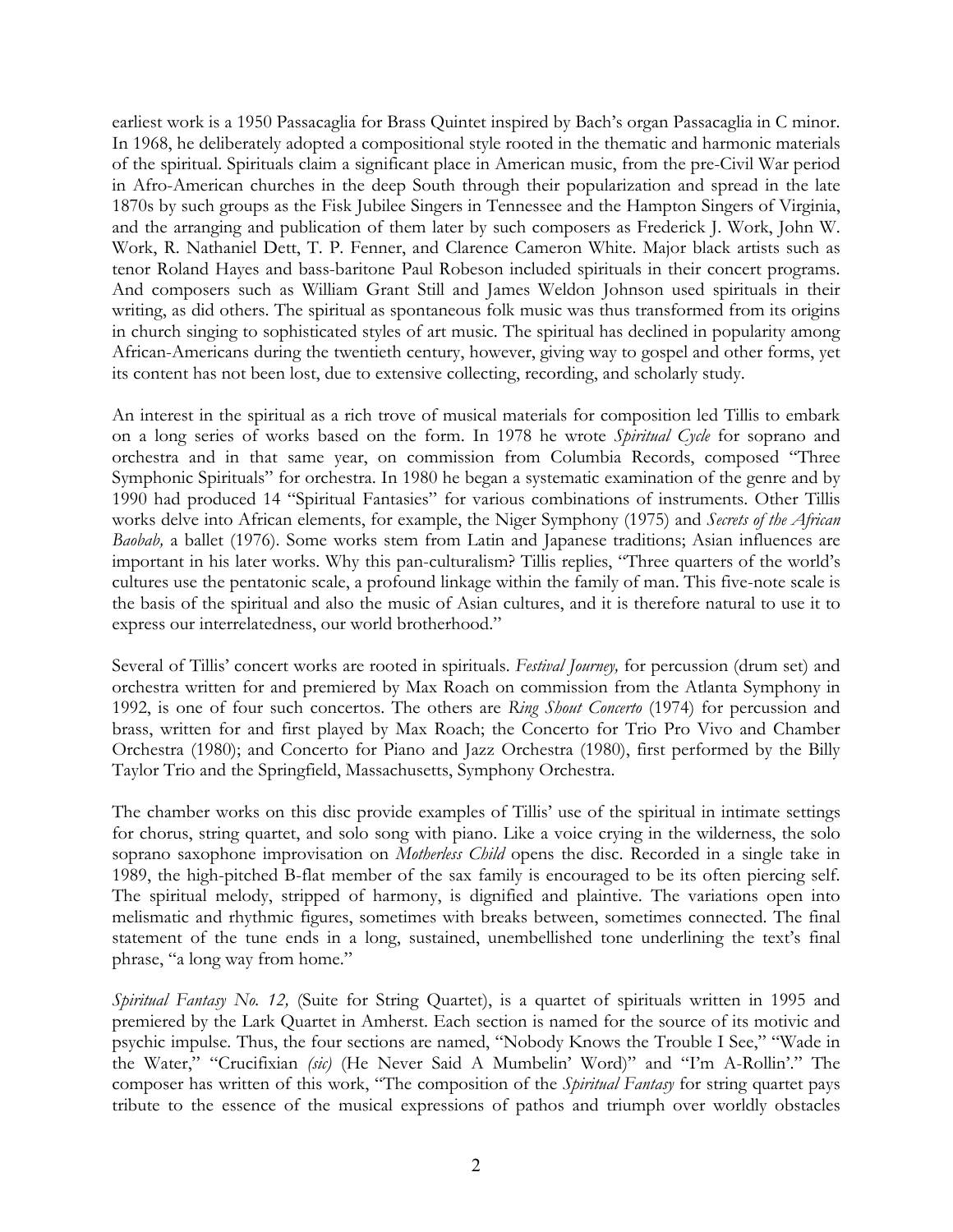encountered by a people who found hope and strength through faith in God."

*Sympathy*, to a text by Paul Laurence Dunbar, leads from an expansive brass introduction to a litany of words by the chorus that sets the stage for a soprano solo. Like a cantata, it unfolds in words, melody, harmony, and textures. (Dunbar (1872-1906), whose reputation rests primarily on his poems in Negro dialect, produced far more work in non-dialect forms of poetry, short stories, plays, and novels. The first black writer to try to live by writing and one of the first to attain national prominence, Dunbar collaborated with composer Will Marion Cook as lyricist and librettist on three musical theater works, including *In Dahomey* (1902). His texts have been a source of inspiration for many composers including Harry Burleigh, Henry Cowell, Charles Cadman, Howard Swanson, J. Rosamond Johnson, Ulysses Kay, Henry Hadley, John Alden Carpenter, and William Grant Still.)

About *Freedom* for a cappella SATB choir, the composer has written:

"*Freedom* uses 18 words reflecting the mood and feelings that overcame me upon hearing of the assassination of Dr. Martin Luther King, Jr. The text uses 'associated imagery' and sonic expression to communicate the sorrowful character of the music. Put succinctly, the words are not arranged in a literal order of meaning."

Tillis creates musical environments for his own poetry in the four songs presented here. Richly textured with intricate contrapuntal and rhythmic structures, they flow with improvisational freedom. In setting his texts fairly straight with some word repetition, the composer preserves the poetic line, natural word speed, and flow. Contrapuntal piano accompaniments support vocal lines that have the flavor of, but do not quote, any spiritual directly. *Beyond Shades of Doubt* and *Singing for the Sake of My Soul* were premiered in 1993 by Paula Stark with Nikki Stoia, pianist; *The Rain Forest*  and *The Best Times* were premiered in 1995 by Jon Humphrey, tenor, also with Ms. Stoia, a University of Massachusetts at Amherst faculty member, at the piano. These singers are heard here with pianist Nadine Shank, who is also on the faculty.

—Howard Klein

Howard Klein *is a pianist and Director of Artists and Repertory for New World Records.* 

# **SYMPATHY** *(Paul Laurence Dunbar)*

I know what the caged bird feels, alas! When the sun is bright on the upland slopes; When the wind stirs soft through the springing grass, And the river flows like a stream of glass;

When the first bird sings and the first bud opens, And the faint perfume from its chalice steals-- I know what the caged bird feels!

I know why the caged bird beats his wing

Till its blood is red on the cruel bars; For he must fly back to his perch and cling When he fain would be on the bough a-swing;

And a pain still throbs in the old, old scars And they pulse again with a keener sting--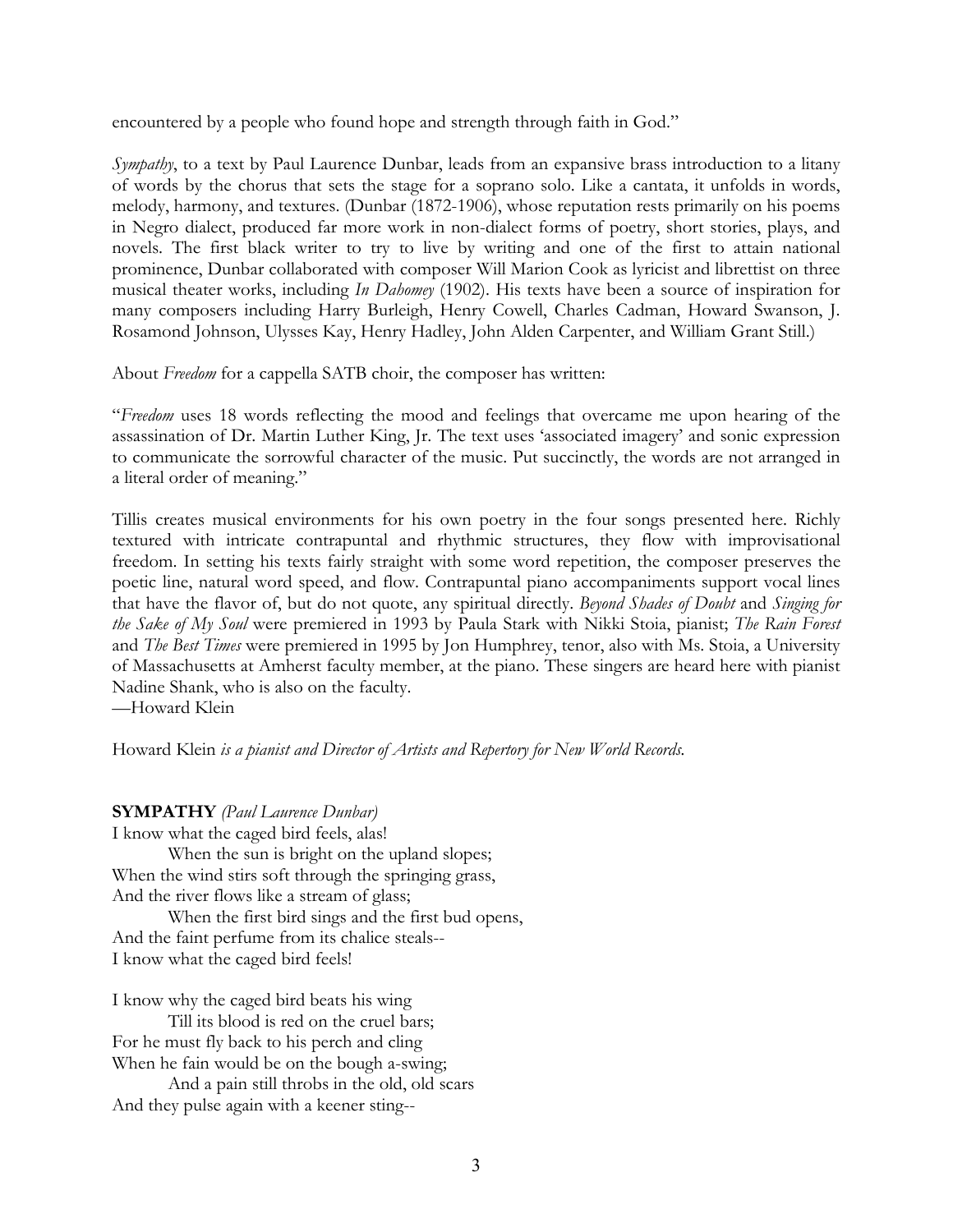I know why he beats his wing!

I know why the caged bird sings, ah me, When his wing is bruised and his bosom sore,-- When he beats his bars and he would be free; It is not a carol of joy or glee, But a prayer that he sends from his heart's deep core, But a plea, that upward to Heaven he flings--

I know why the caged bird sings!

#### **FREEDOM** *(Frederick Tillis)*

misery suffering pain anguish distress freedom wretchedness despair poverty agony degradation destitution grief humiliation rejection despondency abasement affliction

#### **BEYOND SHADES OF DOUBT** *(Frederick Tillis)*

Beyond a shade of doubt There are things that give relief Beyond the shadow of death There is peace and no reason for grief.

There are people on this earth who live on dreams People who float on thin air, seemingly without a care And they are blessed by being in tune With the harmonies of shifting sands and winds.

There are people who move on this earth Who travel not in the shoes of the un-dead But walk, instead, in the constant spirit of the newly born.

#### **THE RAIN FOREST** *(Frederick Tillis)*

Deep in my dream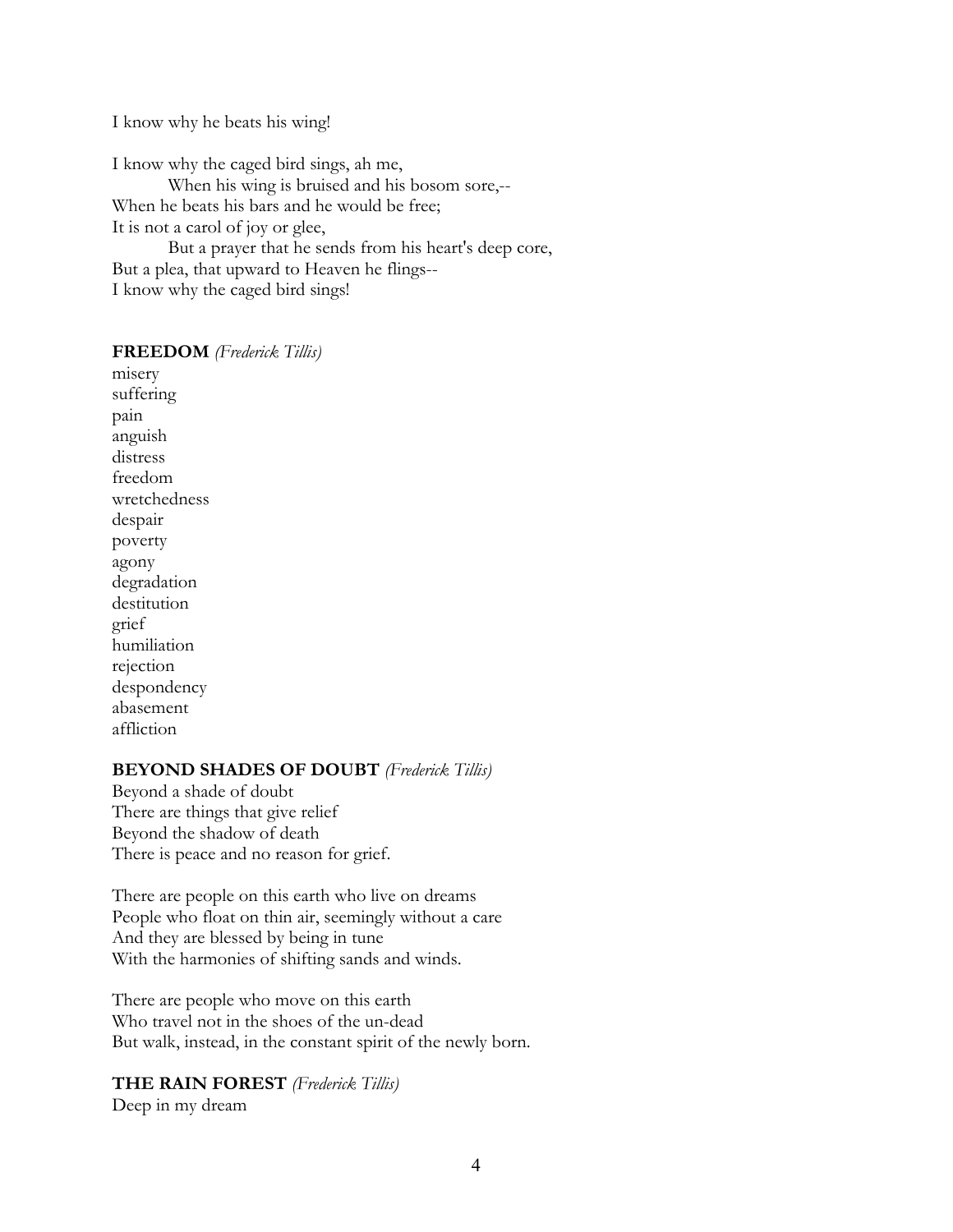A well of loneliness Grew inside of me--(Lord).

In the rain A forest of mellowness A world of peace, not stress Churns slowly inside, so free.

I felt the pain of ecstasy With the swell of you And your memories, Your reveries.

Binding and surrounding me Like a lush, warm womb of vegetation In the heaven of the rain forest, Lo, the robust sounding rain forest.

Now the scheme of my dream A swell of totalness Grows deep and wide in me--(Lord).

I feel the strain of melody Of ecstasy, and the depth of you And your memory beside the sea, The rain forest in my dream.

#### **SINGING FOR THE SAKE OF MY SOUL** *(Frederick Tillis)*

I ride on the wind-- And sail on the wings of clouds Dreaming of things which never can be told Singing for the sake of my soul.

I fan the fires of faith And dare the demons of despair Dreaming of time and ideas new and old Singing for the sake of my soul.

Soaring through peaks and valleys I glow like the robin's red breast Embracing memories, some faint and some bold Singing for the sake of my soul.

I tread in troubled waters against rising tides And remember to hold trust and keep hope alive Whether in the heat of summer or in winter's bitter cold Singing for the sake of my soul.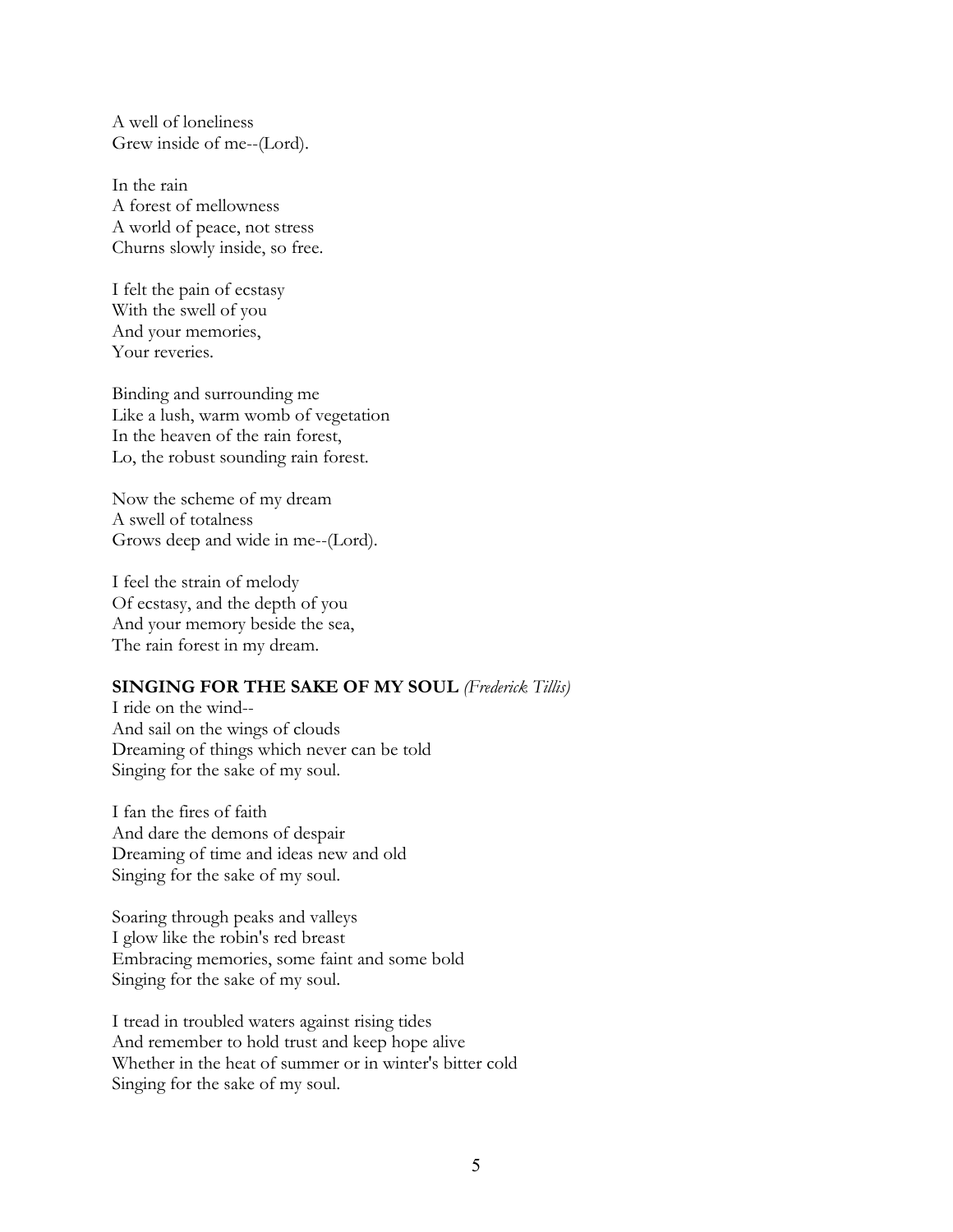#### **THE BEST TIMES** *(Frederick Tillis)*

Let the best times Be remembered When they echo In voices of splendor.

Let the best songs Sound joyfully As they ring In the walls and halls freely.

Heaven and hell Are equal partners In the victories and defeats Along life's gains and retreats. Things that appear new Are often disguised forms in repeat.

Let the best dance Be saved for the last When the wind stands still And nothing else seems to pass.

Let the strong waves Bounce around freely Against the banks of the shore Because the moon and the tides will again be low.

**The Lark Quartet** has appeared at the Lockenhaus Festival in Austria, the Beethoven Festival in Moscow, the Musicades Festival in Lyon, the Schleswig-Holstein Musik Festival in Germany, and at Mexico's San Miguel de Allende Music Festival as quartet-in-residence. They have also performed at New York's Lincoln Center, the National Gallery and Kennedy Center in Washington, D.C., and St. Paul's Ordway Theater, as well as in Boston, Philadelphia, Los Angeles, San Francisco, Houston, Baltimore, Chicago, and Atlanta. Tours abroad have taken the quartet to China, Australia, New Zealand, Italy, Switzerland, and Great Britain. They have won top prizes in the 1991 London International String Quartet Competition; the 1991 Melbourne International Chamber Music Competition in Australia; the 1990 Paolo Borciani Competition in Reggio Emilia, Italy; the 1990 Karl Klinger Competition in Munich; and the 1986 Banff Competition in Canada. In 1990, they received the coveted Naumburg Chamber Music Award in New York. They are currently in residence at Ohio University, and have recorded for Arabesque and Decca/Argo. 1996 marks the tenth anniversary of the Lark Quartet.

**Richard Du Bois,** conductor, has been a professor of music at the University of Massachusetts since 1956. He received his B.M. at Heidelberg College, his M.M. at the American Conservatory of Music, and his Ph.D. at the University of Iowa. As director of the University Chorale, he has carried concert tours to Moscow, Leningrad, Austria, France, Poland, England, Japan, Italy, Spain, and Australia. In addition, he has served as conductor for all-state, district, and festival choruses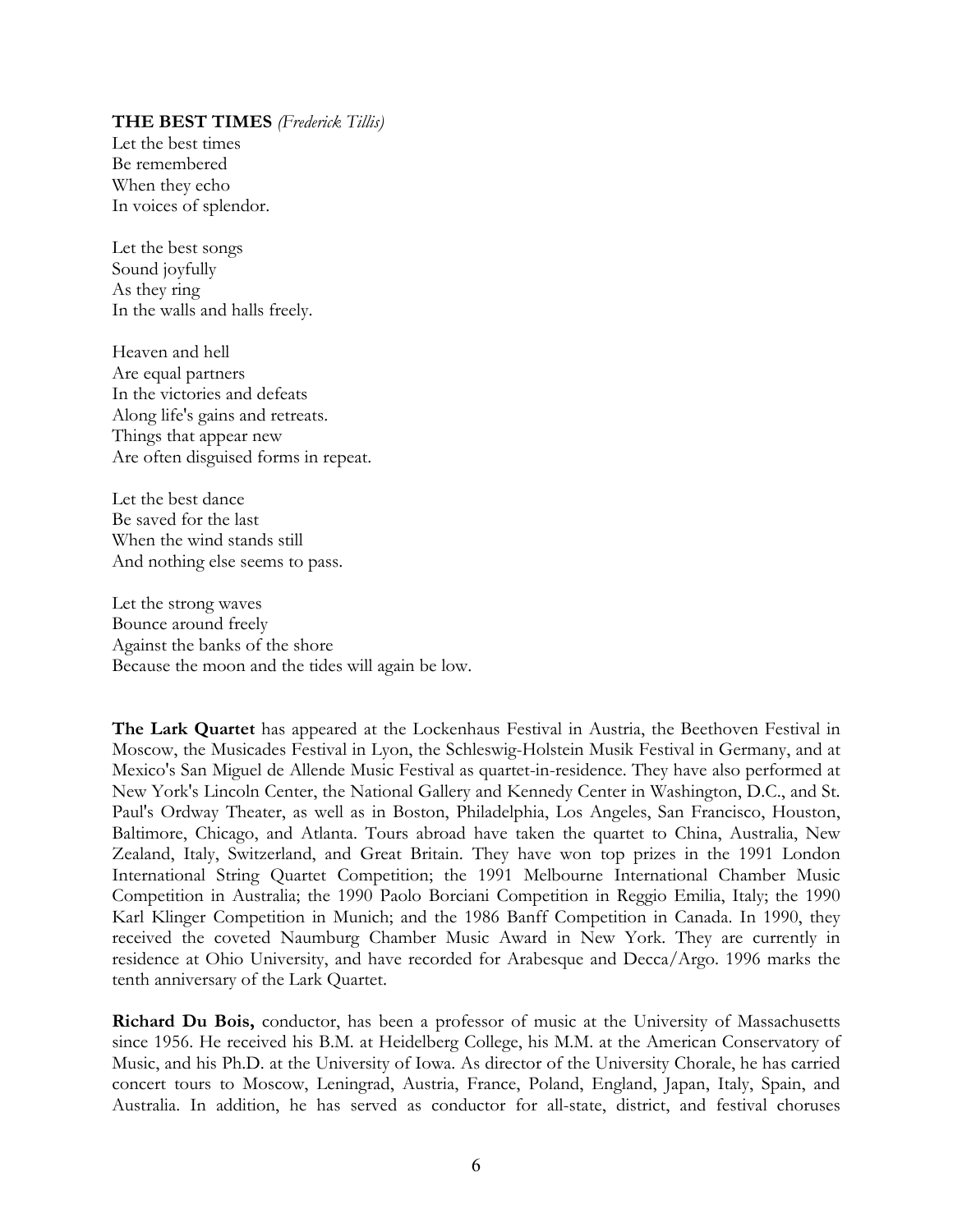throughout New England and the Midwest. Mr. Du Bois is a past president of the Massachusetts American Choral Directors Association.

**Paulina Stark,** soprano, a professor at the University of Massachusetts, received her B.A. and M.A. degrees from Rice University. She has sung numerous leading roles with the Houston Grand Opera and the Opera National de Monte Carlo, as well as appearing as a soloist with the Hallé Orchestra, the Jerusalem, CBS, Houston, Dallas, and Syracuse Orchestras, under the direction of Sergiu Comissiona, Lawrence Foster, Lukas Foss, Eduardo Mata, and Sir John Barbirolli. She has also presented recitals and conducted master classes throughout the United States. Ms. Stark is a member of the visiting faculty at New England Conservatory and the Vocal Institute of the University of California at Santa Barbara. Her television and radio appearances include all-Spanish recitals and other broadcasts on NET, CBS, BBC-England, Kol Israel, National Argentine Television, and NPR. She has recorded for Centaur, Spectrum, and Opus.

**Nadine Shank,** piano, is an associate professor at the University of Massachusetts. She received her B.M. from Oberlin Conservatory and her M.M. from Indiana University. She has studied with Menahem Pressler, Sanford Margolis, and John Wustman. Ms. Shank has made solo and chamber appearances in the United States, England, and Germany, and toured in the American and British Virgin Islands. She is a winner of the Rudolph Serkin Prize at Oberlin Conservatory, the concerto competition at Interlochen, and the concerto competition at Indiana University, as well as MTNA and National Federation of Music Clubs competitions. She has appeared as a soloist with World Youth Symphony Orchestra and the Indiana University Philharmonic, and as the orchestral pianist for the Springfield Symphony Orchestra. Ms. Shank has recorded for CRI, Open Loop, and Spectrum Records.

**Jon Humphrey,** tenor, is the Philip Bezanson Professor of Music at the University of Massachusetts. He received his B.M. degree from Baldwin-Wallace College and his M.M. from the University of Illinois. He has appeared as a soloist with many major symphony orchestras and choral societies, including the Cleveland, Atlanta, Detroit, Boston, New York Philharmonic, Indianapolis, San Francisco, and Philadelphia orchestras, and the Handel and Haydn Society of Boston. He has performed on national tours with the Robert Shaw Chorale, and New York Pro Musica, the Marlboro Music Festival, and with the Gächinger Kantorei of Stuttgart. He has also participated in the Aspen, Meadowbrook, Casals, Mostly Mozart, Oregon Bach, Blossom Music Center, Saratoga, and Marlboro festivals. Mr. Humphrey has recorded for RCAVictor, Decca, Columbia, Telarc, Orion, and CBS.

# **SELECTED DISCOGRAPHY**

Brass Quintet (1962). New York Brass Quintet. Serenus SRS-12066. Music for Alto Flute, Violoncello, and Piano (1966). Trio Pro Viva. Eastern ERS-513. Music for Violin, Violoncello, and Piano (1972), David Sackson, violin; Maurice Bialkin, violoncello; Dwight Pelzer, piano. Serenus SRS-12087. *Niger Symphony* (1975). Royal Philharmonic Orchestra, Paul Freeman, conductor. Serenus SRS-12087, Mastersound DFCD1-015.

#### **SELECTED BIBLIOGRAPHY**

*Images of Mind and Heart,* (poetry), E Publications, Washington, D.C., 1991. *In Celebration,* (poetry), E Publications, Washington, D.C., 1993.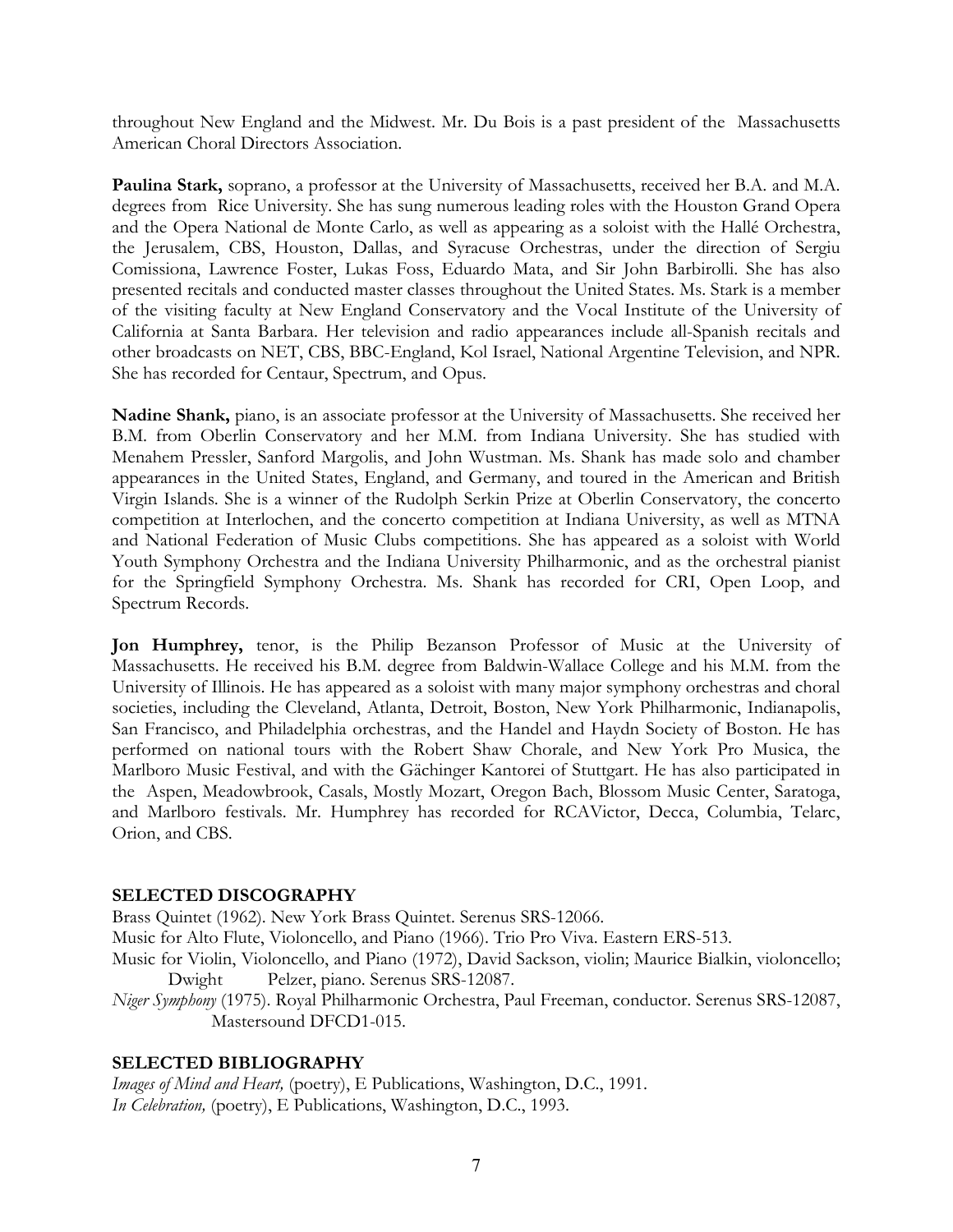*In the Spirit and the Flesh,* (poetry), E Publications, Washington, D.C., 1989.

"Jazz and Other Serious Music." Proceedings of the 10th and 11th Annual Black Musicians Conference, University of Massachusetts, Amherst, No. 1, 1982-83.

*Jazz Theory and Improvisation,* Charles Hansen Music & Books, Inc., New York, N.Y., 1977.

"Jazz Today." *SONUS,* 1993.

*Of Moons, Moods, Myths, and the Muse,* (poetry), P & P Publications, Amherst, MA. 1994.

Produced by: Frederick Tillis; Elizabeth Ostrow (*Spiritual Fantasy No. 12*)

Digital mastering: Jeff Baust, Soundmirror, Inc., Jamaica Plains, MA.

*Motherless Child* was recorded August, 1989 in Sage Hall, Smith College, Northampton, MA. and *Spiritual Fantasy No. 9 (Sympathy)* was recorded May, 1991 in Bowker Auditorium, University of Massachusetts, by Harrison Digital Audio Services, Granby, MA. Engineer: Jeff Harrison

*Spiritual Fantasy No. 12* was recorded November 6, 1995 at the Campion Center, Weston, MA. by Soundmirror, Inc., Jamaica Plains, MA. Engineer: John Newton

*Freedom* was recorded 1970 by Mark Custom Records EF/Century Recording, Holyoke, MA.

*The Rain Forest* and *The Best Times* were recorded February, 1995 and *Beyond Shades of Doubt* and *Singing for the Sake of My Soul* were recorded July, 1995 by Marlboro Sound, Marlboro, VT. Engineer: James Hemingway

Cover art: Romare Bearden. *At Connie's Inn* (1974). Collage with acrylic and lacquer on masonite panel, 49 7/8" x 39 15/16". The Brooklyn Museum. 75. 74. John B. Woodward Memorial Fund. Permission courtesy Estate of Romare Bearden.

Cover design: Stephen Byram

### **This recording was made possible with grants from the National Endowment for the Arts, the New York State Council on the Arts, P & P Publications, and Francis Goelet.**

# FOR NEW WORLD RECORDS:

Herman E. Krawitz, President; Paul Marotta, Managing Director; Paul M. Tai, Director of Artists and Repertory; Lisa Kahlden, Director of Information Technology; Virginia Hayward, Administrative Associate; Mojisola Oké, Bookkeeper; Ben Schmich, Production Associate.

RECORDED ANTHOLOGY OF AMERICAN MUSIC, INC., BOARD OF TRUSTEES: David Hamilton, Treasurer; Milton Babbitt; Emanuel Gerard; Adolph Green; Rita Hauser; Herman E. Krawitz; Arthur Moorhead; Elizabeth Ostrow; Don Roberts; Patrick Smith; Frank Stanton.

Francis Goelet (1926-1998), Chairman

1996 © 1996 Recorded Anthology of American Music, Inc. All rights reserved. Printed in USA.

# **FREDERICK TILLIS** (b. 1930)80455-2 **FREEDOM**

1 *Motherless Child* (publ. P & P Publications) 7:14 Frederick Tillis, soprano saxophone *Spiritual Fantasy No. 12* (publ. American Composers Alliance) 2 Nobody Knows the Trouble I See 6:28